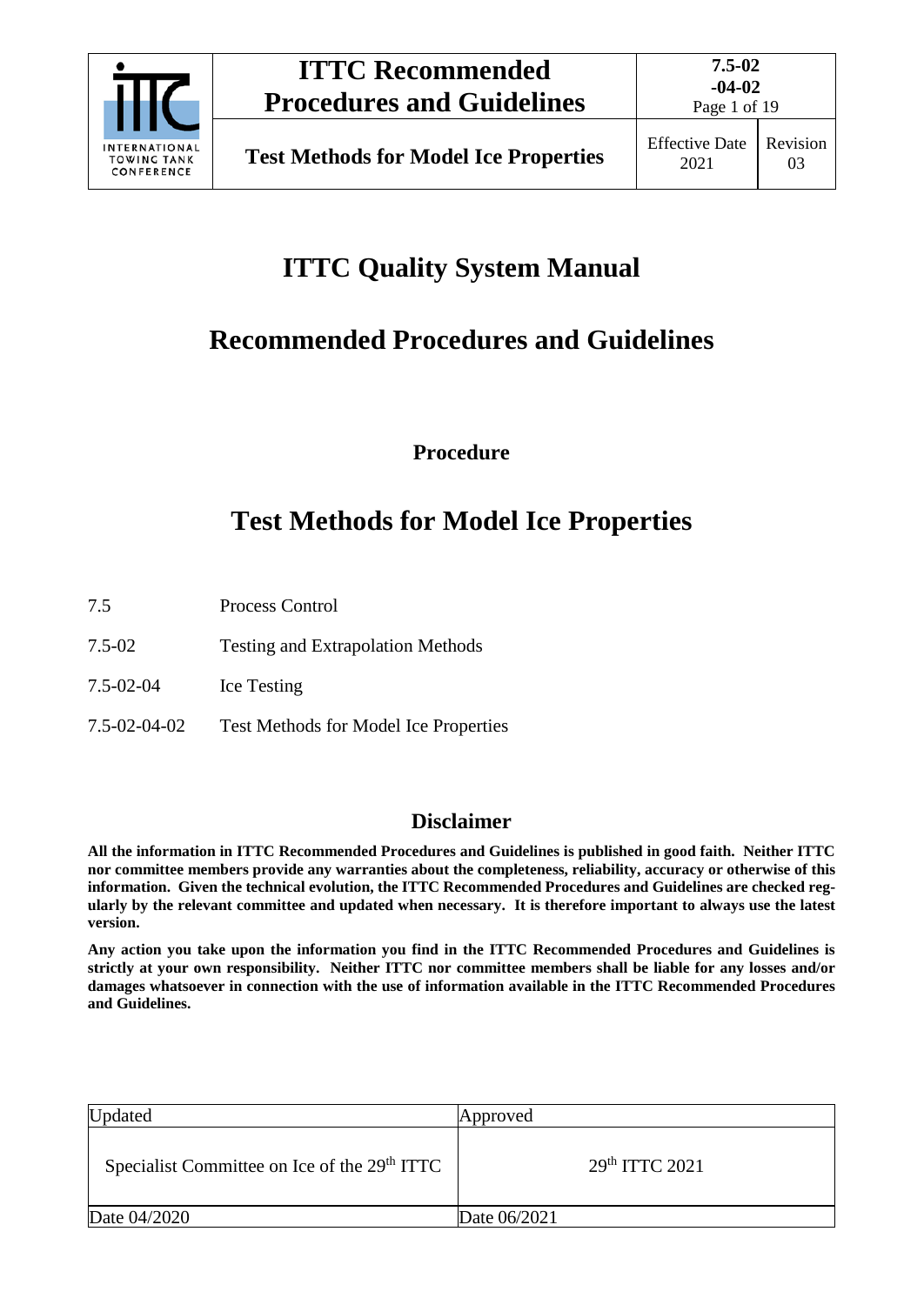

**Test Methods for Model Ice Properties Effective Date** 

## **Table of Contents**

| 1. |               |       | <b>PURPOSE OF THE PROCEDURE3</b>                              |
|----|---------------|-------|---------------------------------------------------------------|
|    | 1.1           |       |                                                               |
|    | 1.2           |       | Structure of the Procedure 3                                  |
|    | 1.3           |       |                                                               |
| 2. |               |       | <b>FLEXURAL STRENGTH OF ICE 4</b>                             |
|    | 2.1           |       |                                                               |
|    | $2.2\,$       |       | Cantilever Beam Tests 5                                       |
|    | 2.3           |       |                                                               |
|    | 2.4           |       |                                                               |
|    | $2.5^{\circ}$ |       | <b>Limitations and Discussion of the</b>                      |
|    |               | 2.5.1 | Material Constitution7                                        |
|    |               |       |                                                               |
|    | 2.6           |       | Quantities to be reported 7                                   |
| 3. |               |       | THE STRAIN MODULUS OF                                         |
|    | <b>3.1</b>    |       | <b>Infinite Plate on Elastic Foundation 8</b>                 |
|    |               | 3.1.1 | Infinite Plate-Bending Method A.8                             |
|    |               | 3.1.2 | Infinite Plate-Bending Method B.8                             |
|    |               | 3.1.3 | Infinite Plate-Bending Method C<br>with Larger Load Radius8   |
|    | 3.2           |       | <b>Beam Bending Tests 9</b>                                   |
|    | 3.3           |       | <b>Limitations and Discussion of the</b>                      |
|    |               |       | 3.4 Quantities to be Reported10                               |
|    |               | 3.4.1 | Infinite Plate on Elastic Foundation<br>10                    |
|    |               | 3.4.2 | Beam Bending Method10                                         |
| 4. |               |       | MODEL-ICE DENSITY10                                           |
|    | 4.1           |       | <b>Measurement Approaches10</b>                               |
|    | 4.2           |       | <b>Limitations and Discussion of the</b><br>Testing Methods11 |

|     | 4.3 Quantities to be Reported11                                      |  |
|-----|----------------------------------------------------------------------|--|
| 5.  | <b>COMPRESSIVE STRENGTH OF ICE</b>                                   |  |
| 5.1 | <b>Uniaxial Compression Tests 11</b>                                 |  |
|     | Quantities to be reported  12<br>5.2                                 |  |
|     | <b>Limitations and Discussion of the</b><br>5.3<br>Testing Methods13 |  |
|     | Quantities to be Reported13<br>5.4                                   |  |
| 6.  |                                                                      |  |
|     | 7. SHEAR STRENGTH  14                                                |  |
|     | Punch Through Test14<br>7.1                                          |  |
| 8.  | <b>ICE-MODEL FRICTION</b>                                            |  |
|     | <b>Physical Ice-Model Friction</b><br>8.1                            |  |
|     | <b>8.2 Surface Roughness Related Friction</b><br>15                  |  |
|     | 8.3<br><b>Limitations and Discussion of the</b><br>Testing Methods15 |  |
| 8.4 | Quantities to be Reported15                                          |  |
| 9.  | <b>ICE THICKNESS MEASUREMENTS</b>                                    |  |
|     |                                                                      |  |
| 10. |                                                                      |  |
|     | 10.1 Ice Ridges and Ice-rubble 15                                    |  |
|     | 10.1.1 Quantities to be reported 16                                  |  |
|     | 10.2 Shear strength of ice-rubble  16                                |  |
|     |                                                                      |  |
|     | 10.2.2 Open Water Test 17                                            |  |
|     |                                                                      |  |
|     | 10.3 Ridge / rubble porosity17                                       |  |
| 11. |                                                                      |  |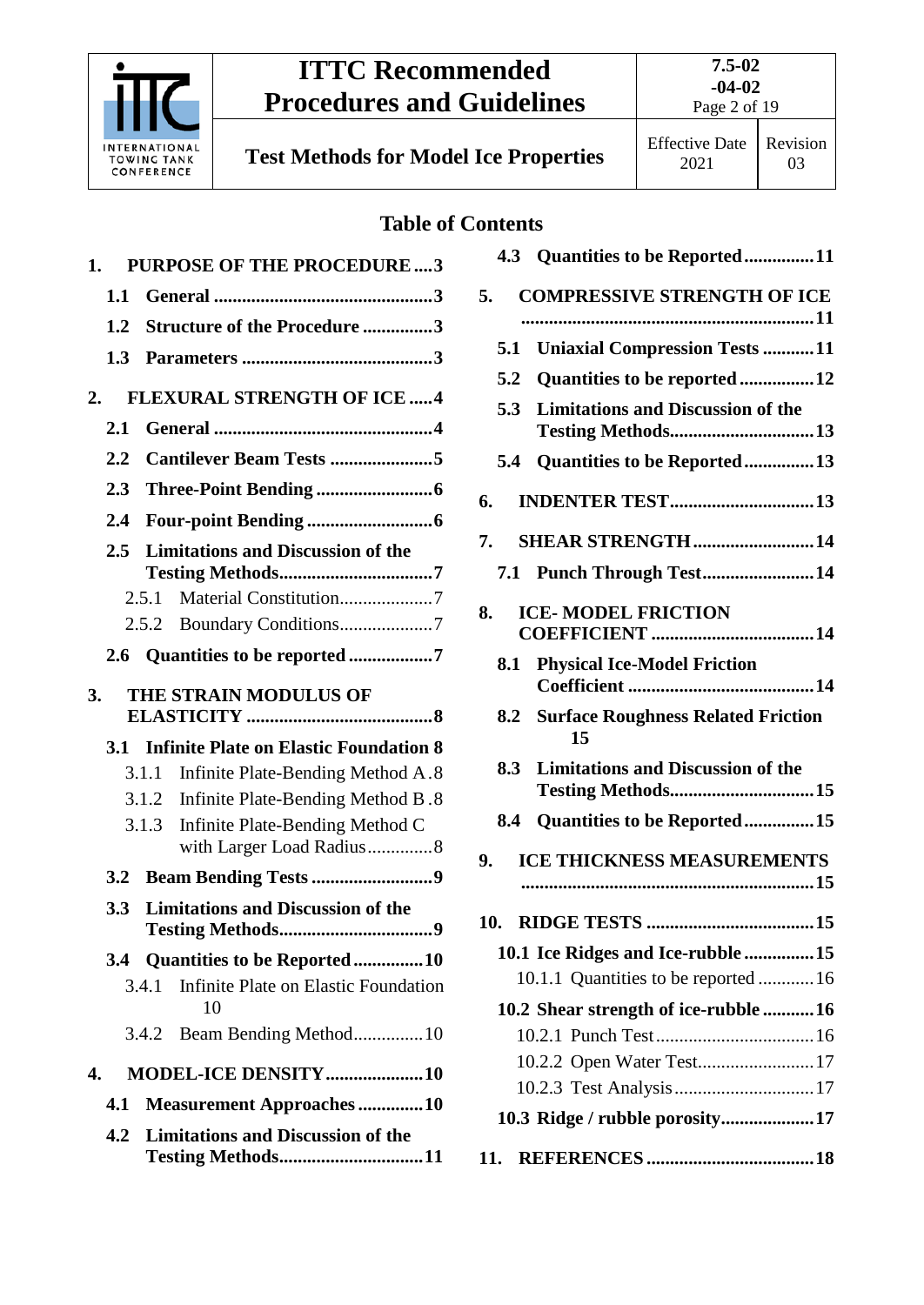

Page 3 of 19

## **Test Methods for Model Ice Properties**

## <span id="page-2-1"></span><span id="page-2-0"></span>**1. PURPOSE OF THE PROCEDURE**

## **1.1 General**

The purpose of this procedure is to ensure consistency and comparability of measurements, made in different facilities.

## <span id="page-2-2"></span>**1.2 Structure of the Procedure**

The sections of this procedure contain a description of acceptable test methods and procedures, the test analyses, a general discussion, including method specific limitations, and quantities to be reported. Most ice properties can be determined by several different methods. The discussion on limitations clarifies which method is most appropriate for specific situations.

## **1.3 General Considerations**

In ice testing, Froude's scaling laws are followed. Model testing facilities are using different types of model-ice materials. None of the existing model-ice materials is known to scale all aspects of natural ice. The effect of the geometry of the test specimen on all ice property measurements must be taken into account. In most cases, the values measured are only "indices". However, whether it is an index value or a fundamental mechanical property, the measurement procedure is to be standardized. Many measurements of the past decades refer to the standards stated here and in previous ITTC guidelines.

Model-ice materials are quite weak and environment dependent. To maintain good, reliable results, it is recommended that property measurements are performed in-situ in the tank water whenever possible, without lifting the samples out of the natural environment. The timing and location of the measurements are important. The measurements are to be completed as close as possible to the actual test area and test time.

All measurement procedures are to be very simple, the procedures are to be documented, and the personnel performing the measurements have to be qualified. In all measurements, equipment is to be calibrated in ambient temperatures.

The planning of ice model tests is strongly dependent on the model-ice properties and their ability to scale with respect to the modelled fullscale scenario.

## <span id="page-2-3"></span>**1.3 Parameters**

| <b>Parameter</b>                  | Sym-<br>bol    | SI-<br><b>Units</b> |
|-----------------------------------|----------------|---------------------|
| Cross-sectional area              | $\overline{A}$ | $\lceil m^2 \rceil$ |
| Strain modulus of elastic-<br>ity | $-E$           | [Pa]                |
| Impact diameter                   | D              | $\lceil m \rceil$   |
| Loading force                     | F              | [N]                 |
| <b>Buoyancy force</b>             | $F_B$          | [N]                 |
| Normal loading force              | $F_n$          | [N]                 |
| Tangential loading force          | $F_t$          | [N]                 |
| <b>Bending Moment</b>             | M              | [Nm]                |
| Displaced volume                  | $V_d$          | $\lceil m^3 \rceil$ |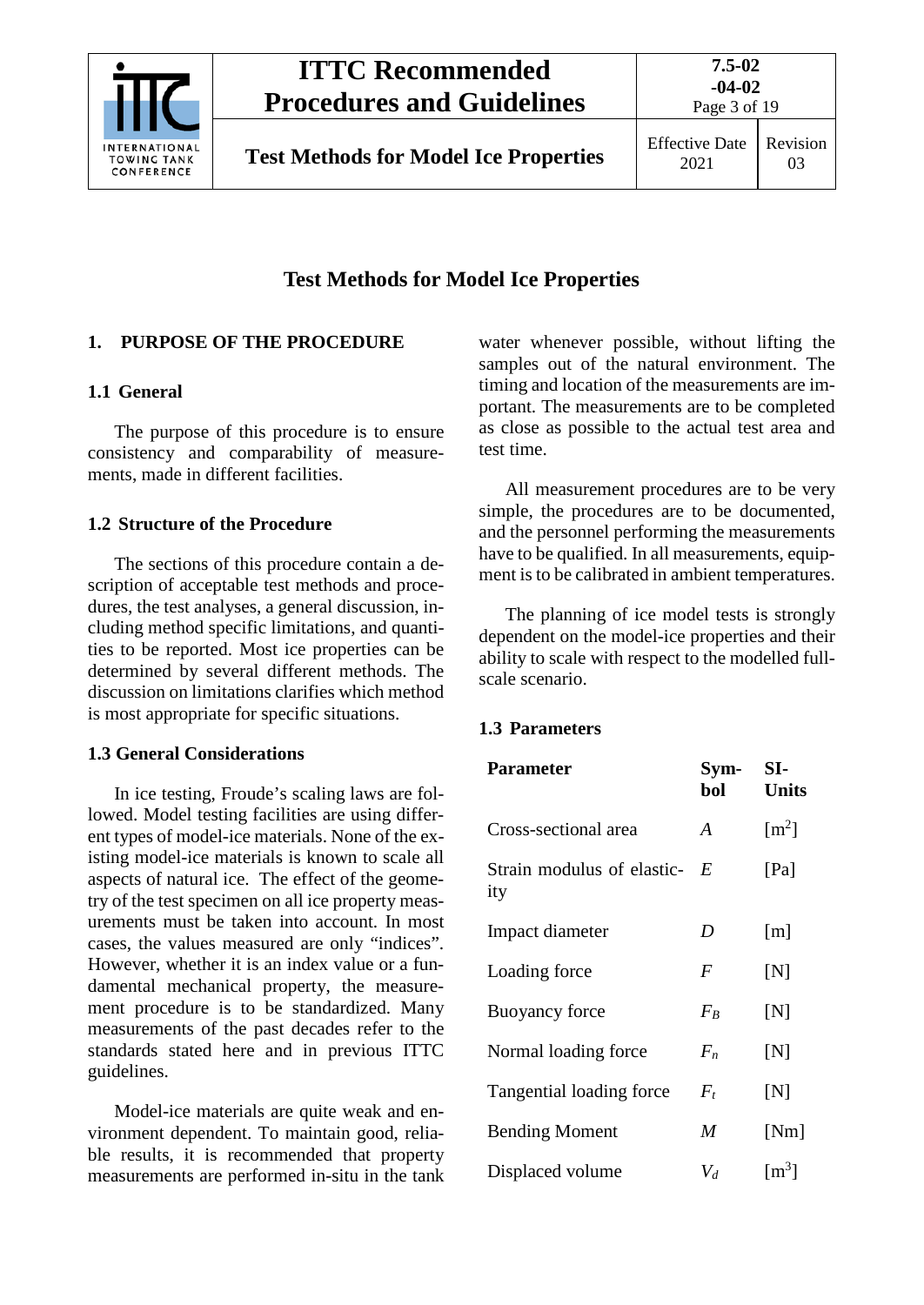

point to crack

Ridge porosity  $p$  [1]

Load radius  $r$  [m]

Cross-head speed  $v_c$  [m/s]

Ice drift velocity  $V_{ice}$  [m/s]

# **ITTC Recommended Procedures and Guidelines**

Page 4 of 19

**Test Methods for Model Ice Properties** Effective Date

2021

Revision 03

| Ice volume                                            | $V_i$            | $\rm [m^3]$                 | Specimen width                                                                                                                                             | $\mathcal W$  | [m]                            |  |
|-------------------------------------------------------|------------------|-----------------------------|------------------------------------------------------------------------------------------------------------------------------------------------------------|---------------|--------------------------------|--|
| Rubble volume                                         | $V_r$            | $\rm [m^3]$                 | Displacement                                                                                                                                               | $\delta$      | [m]                            |  |
| Total volume                                          | $V_t$            | $\rm [m^3]$                 | Macro-porosity<br>of ice-                                                                                                                                  | $\eta$        | $[1]$                          |  |
| Void volume                                           | $V_{v}$          | $\rm [m^3]$                 | rubble                                                                                                                                                     |               |                                |  |
| <b>Section Modulus</b>                                | W                | $\rm [m^3]$                 |                                                                                                                                                            |               |                                |  |
| Spacing between load ap-<br>plication and support (4- | $\mathfrak a$    | [m]                         | Poisson's ratio                                                                                                                                            | $\mathcal V$  | $[1]$                          |  |
| point bending test)                                   |                  |                             | Compressive strength                                                                                                                                       | $\sigma_{Cl}$ | [Pa]                           |  |
| Beam, specimen width                                  | $\boldsymbol{b}$ | [m]                         | Indentation strength                                                                                                                                       | $\sigma_i$    | [Pa]                           |  |
| Spacing between loading                               | $\mathcal{C}$    | [m]                         | Flexural strength                                                                                                                                          | $\sigma_{FI}$ | [Pa]                           |  |
| points (4-point bending<br>test)                      |                  |                             | Shear strength                                                                                                                                             | $\sigma_{SI}$ | [Pa]                           |  |
| Factor for indentor test                              | $\overline{ci}$  | $[1]$                       | Ice density                                                                                                                                                | $\rho_I$      | $\left[\mathrm{kg/m^3}\right]$ |  |
| Dynamic friction coeffi-                              | $C_{FI}$         | [m]                         | Water density                                                                                                                                              | $\rho_W$      | $\left[\mathrm{kg/m^3}\right]$ |  |
| cient                                                 |                  |                             | Macro density of ice rub-                                                                                                                                  | $\rho_r$      | $\left[\mathrm{kg/m^3}\right]$ |  |
| Ice thickness                                         | $\boldsymbol{h}$ | [m]                         | ble                                                                                                                                                        |               |                                |  |
| Foundation factor                                     | $\boldsymbol{k}$ | [kg]<br>$m^2s^2$ ]          | FLEXURAL STRENGTH OF ICE<br>2.                                                                                                                             |               |                                |  |
| Gravitational acceleration                            | g                | $\left[\text{m/s}^2\right]$ | 2.1 General                                                                                                                                                |               |                                |  |
| Beam, specimen length                                 | l                | [m]                         | The flexural strength test should be con-<br>ducted with specimens from representative loca-                                                               |               |                                |  |
| Characteristic length                                 | $l_c$            | [m]                         | tions. At least a set of three samples is to be<br>tested per location to account for natural scatter<br>in results. The location of the samples, in rela- |               |                                |  |
| Distance<br>from<br>loading                           | $l_b$            | $\lceil m \rceil$           |                                                                                                                                                            |               |                                |  |

<span id="page-3-1"></span><span id="page-3-0"></span>tested per location to account for natural scatter in results. The location of the samples, in relation to the later test, may be facility specific. In long basins the tests might be conducted a certain distance from both sides of the later test track, whereas in other basins it might be even in the centre of the later test track.

Three different methods for measuring flexural strength are presented below. The first one, Cantilever beam test, is in principle the only one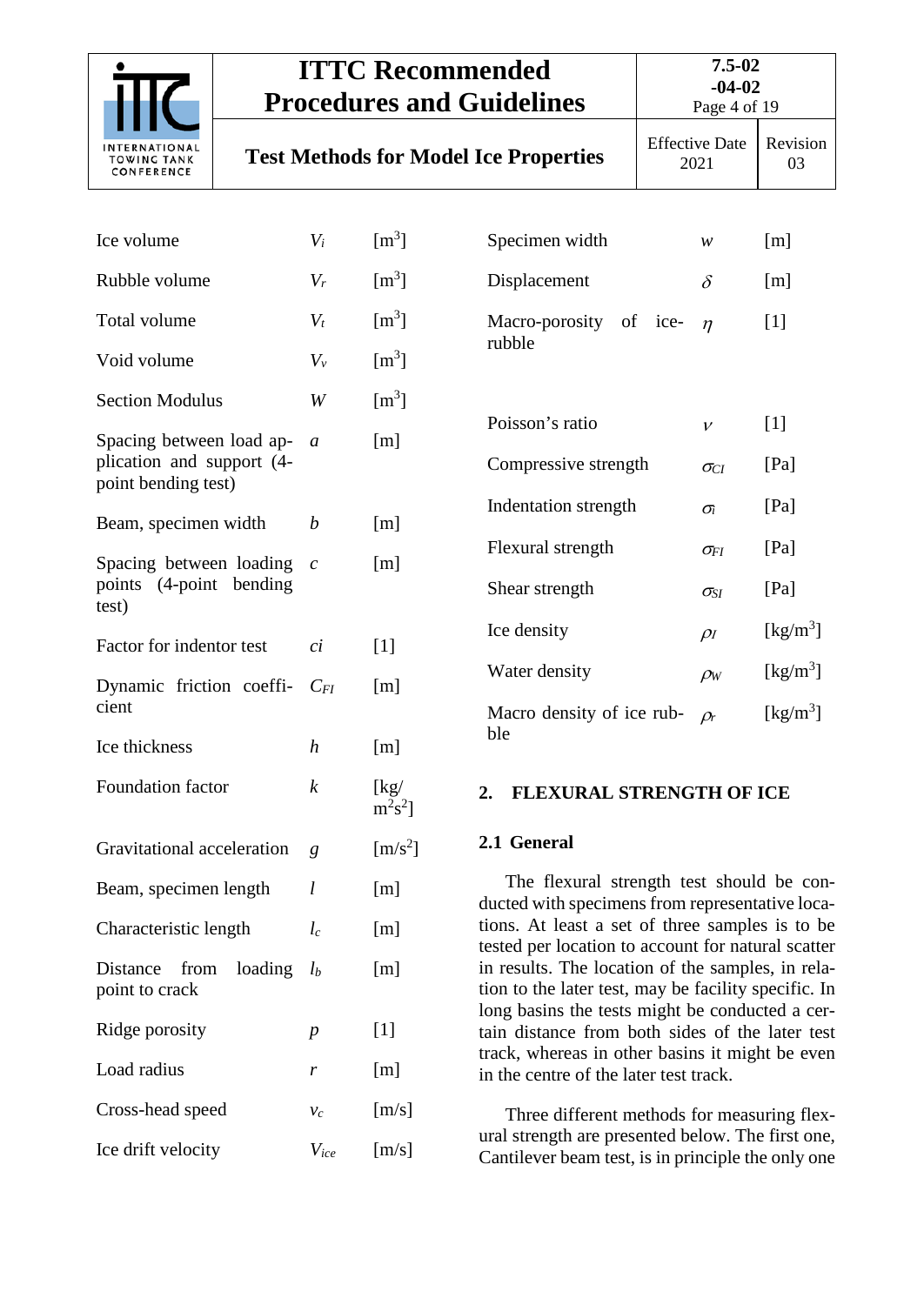

used in the ice model tests with ships or structures. The other two methods are mainly used for special research on model ice itself.

#### <span id="page-4-0"></span>**2.2 Cantilever Beam Tests**

The in-situ cantilever beam test is the most common and best-known method to determine the flexural strength of an ice sheet. A floating cantilever beam having length *l*, and width *b*, is cut in-situ. The tip of the beam is loaded at a constant speed until the beam fails. The loading direction can be either downwards or upwards and will correspond to the same bending direction as anticipated in the scheduled model test.

The recommended dimensions of a beam are:  $l = (5-7) \times h$ ,  $b = (2-3) \times h$ , where  $h_i$  is the thickness of ice.

[Figure](#page-4-1) 1 reflects the limiting beam dimensions, ensuring that the tested specimen behaves as a beam and not as a plate.

<span id="page-4-1"></span>

Figure 1: Limiting beam dimension

In order to cut the beams in the same manner each time, it is recommended to use standard patterns/jigs for a selection of ice thickness values. The model-ice should fail in the same mode as in the subsequent mod-tests (mostly brittle, at a higher test speed), but at the same time the speed must be slow enough to avoid significant hydrodynamic effects or specimen damage due to the high local impact of the test plunger. The loading speed (i.e. the displacement rate at the tip) must fulfil the requirements on the brittle failure process. According to Timco (1981) the time-interval between loading and failure should be about 1s-2s. Figure 2 shows an example of the test setup.

The flexural strength,  $\sigma_f$  is calculated from Equation 1 following Bernoulli-beam theory (Timco 1981) an[d Figure 3](#page-5-2) shows a sketch of the corresponding beam variables.

$$
\sigma_{FI} = \frac{M}{W} = \frac{6Fl_b}{bh_i^2} \tag{1}
$$

where:

 $F =$  loading force (measured)

 $l =$  beam length (root to tip)

- $l_b$  = distance from crack location to loading point (ideally equal *l*)
- $b =$  width of beam
- $h_i =$  ice thickness



Figure 2: Setup of in-situ cantilever beam test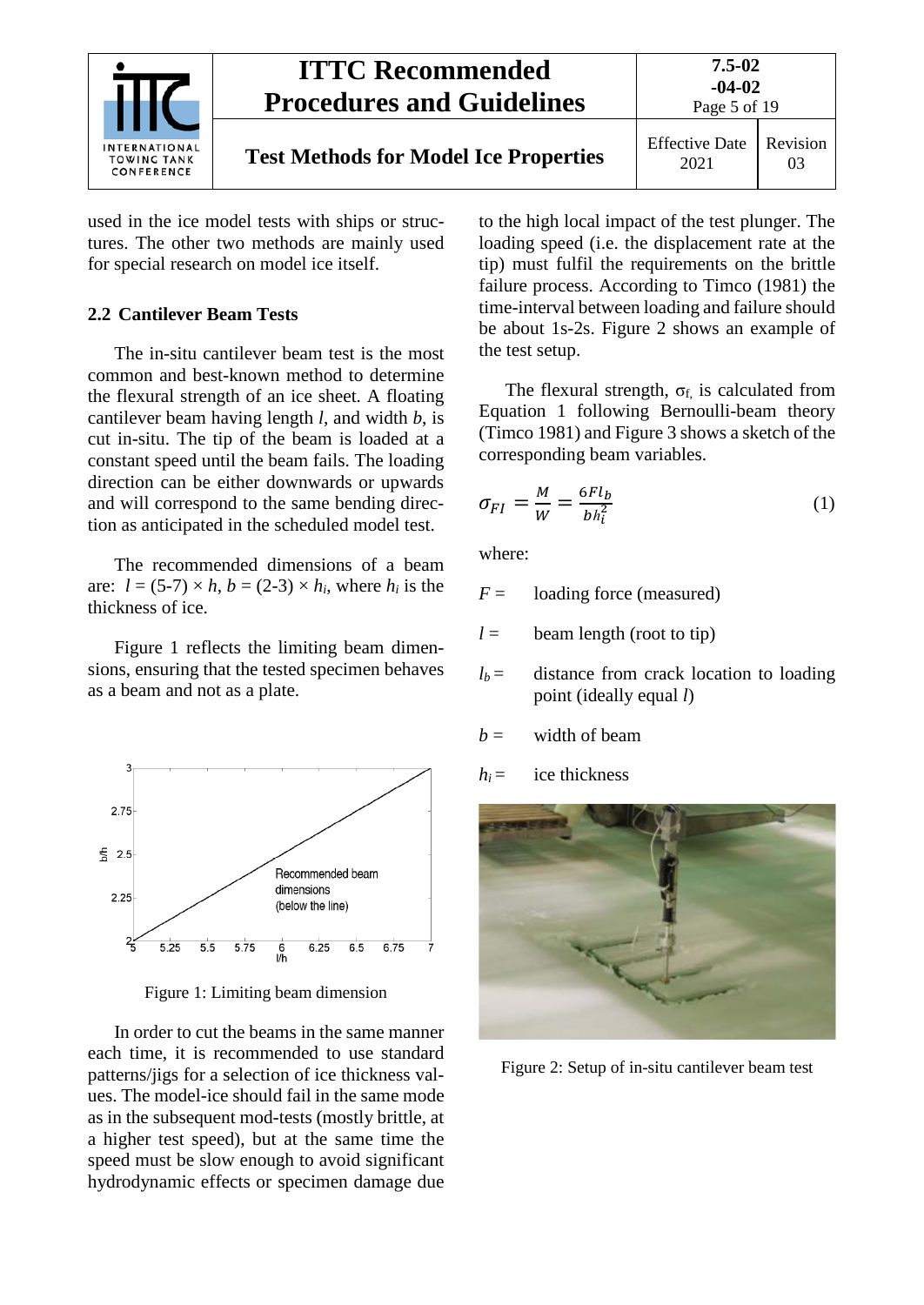

# **Test Methods for Model Ice Properties Effective Date**







Figure 3: Beam dimensions

#### <span id="page-5-2"></span><span id="page-5-0"></span>**2.3 Three-Point Bending**

The test may be conducted in-situ or ex-situ. The testing-procedure is the same for in-situ and ex-situ tests. In ex-situ testing the beam must be carefully extracted from the ice sheet to avoid any damaging or constitutional changes prior to testing. The test apparatus should consist of round supports to avoid stress concentrations at edges. The beam dimensions should be aligned to the dimensions in Section 2.2, whereas l is here the beam length between the supports. Figure 4 shows a sample test setup, with free supports at both ends. In in-situ tests, it may be more convenient to locate the supports on the top of the beam, while the force is acting from below.



Figure 4: Three-point beam bending

The supports must be line supports (point supports in 2D) and should be round. The diameter must be small enough to be a line load and large enough to avoid stress concentrations or notch effects on the ice sample. Equation 2 shows the corresponding formulation to calculate the maximum flexural stress.

$$
\sigma_{FI} = \frac{M}{W} = \frac{3Fl}{2bh_i^2}
$$
 (2)

#### <span id="page-5-1"></span>**2.4 Four-point Bending**

An alternative to three-point bending tests are four-point bending tests. In three-point bending tests the shear force is acting directly at the location of failure which might introduce shear stresses supporting failure. In four-point bending tests the bending moment is constant between the two inner supports (Figure 5) and the possibility of shear affecting the failure is reduced.



Equation 3 represents the flexural strength in 4-point bending. The length c between the load application points should be between one third and half of the span between supports, l.

$$
\sigma_{FI} = \frac{M}{W} = \frac{3Fa}{bh_i^2} \tag{3}
$$

- $l =$  beam length, span between supports
- a = spacing between support and load application
- $c =$  spacing between loading points, its length is a function of the span between supports  $c = [1/3 - 1/2]$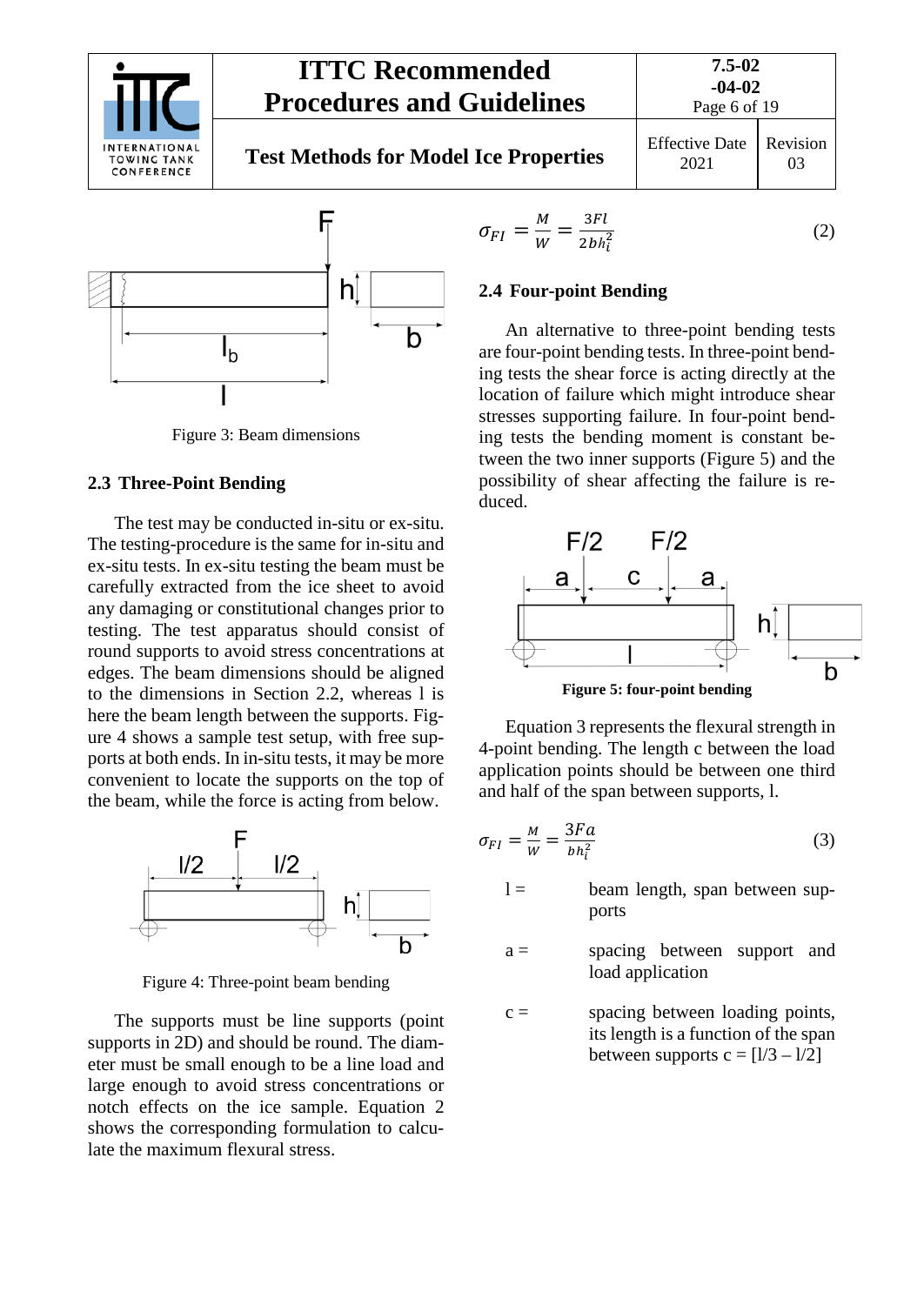

#### <span id="page-6-0"></span>**2.5 Limitations and Discussion of the Testing Methods**

As model ice is inhomogeneous material the parameters obtained from the tests may have quite large scatter. This is related to uncertainties and simplifications, which are discussed in the following:

#### <span id="page-6-1"></span>2.5.1 Material Constitution

The calculation of the flexural strengths is based on the assumption of homogeneity and an even stress distribution over the cross-section. However, inclusions of air and other local flaws act as stress triggers, which are not accounted for. Additionally, water may drain out when exsitu tests are conducted. This changes the constitution compared with in-situ tests (see von Bock und Polach et. al (2013)).

The assumed even stress-distribution is additionally based on the assumption of a homogeneous material where the neutral axis of stress is located in the centre of the ice sheet at h/2. FG ice has a quite homogeneous structure over the thickness, whereas columnar ice consists of two layers with often-varying properties. Since the ice model tests are conducted in-situ it is recommended to conduct also the flexural strength tests in-situ.

#### <span id="page-6-2"></span>2.5.2 Boundary Conditions

The flexural strength tests are affected by the boundary conditions and their simplifications in Equation 1.

Those are:

Notch effects at the root: This effect is described in Svec et al. (1985) and the size of the radius between ice sheet and beam affects the flexural strength measurement strongly. A decreasing radius increases the notch effect. However, due to practical limitation of the beam length the radius cannot be very large and is usually the size of the mill which is used to cut the beam shape into the ice.

The rigid clamp-support at the root: This is a simplification, and especially here the true mechanical model should account for the vertical and the rotational displacement (see von Bock und Polach, 2005). However, the spring stiffness required for the model is unknown, and hence the modelling with of a rigid clamp is recommended.

Buoyancy effects: The measured net force of the flexural strength test is a superposition of the reaction force due to the response of the modelice and the buoyancy force due to the submersion of the beam. The buoyancy force is a function of the bending line, which cannot be determined with the generic test setups. Furthermore, for thin ice and small displacements, the buoyancy force may be negligible, and for thicker ice, in some cases, the residual buoyancy force is accounted for, which is, however, an overestimation of this effect.

General: The risk of damaging the test sample or causing constitutional changes is considered very high in the tree-point bending test, and hence, the in-situ cantilever beam test is recommended. When testing the flexural strength of consolidated ridged ice for which in-situ cantilever beam testing becomes impractical, the three-point bending test can be considered an alternative.

#### <span id="page-6-3"></span>**2.6 Quantities to be reported**

- Dimensions of the beam; *l*, *b*, and *h*.
- Failure load; *F*.
- Flexural strength
- (Time-load/deflection curves)
- Date and time of day and location in the basin.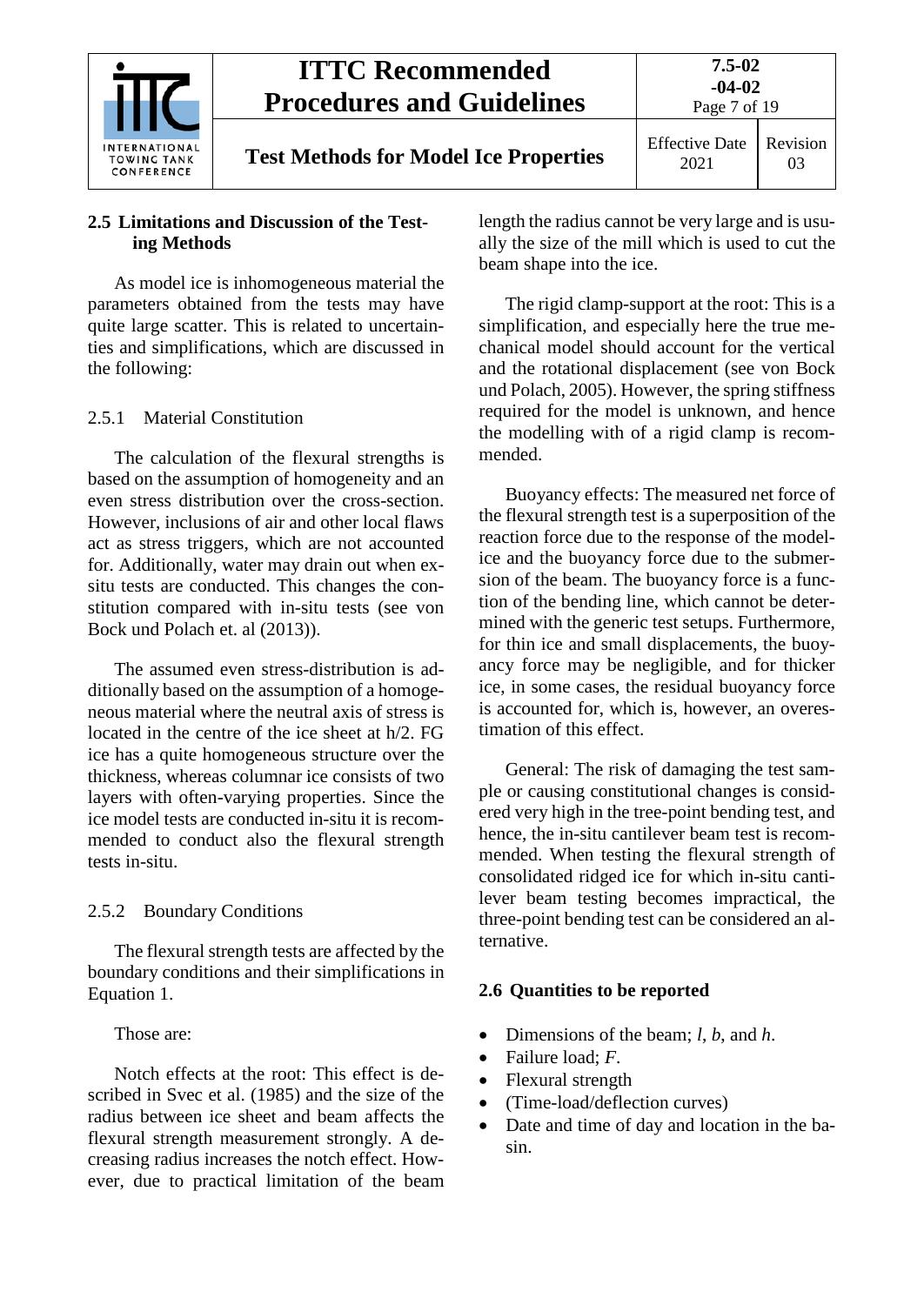

#### <span id="page-7-0"></span>**3. THE STRAIN MODULUS OF ELAS-TICITY**

The static strain modulus of elasticity is determined by elastic strain measurements, which are usually conducted in model test basins.

#### <span id="page-7-2"></span><span id="page-7-1"></span>**3.1 Infinite Plate on Elastic Foundation**

#### 3.1.1 Infinite Plate-Bending Method A

The infinite plate test is recommended for defining the elastic strain-modulus of model-ice. A model-ice sheet is loaded uniformly over a circular area by placing dead weights in discrete increments. The deflection at the centre of the load is measured by a displacement measuring device. The occurring deflections are very small and the measurement devices must have appropriate sensitivities. The loads should be as small as possible to avoid any plastic deformation of the ice sheet. The load must be applied in the same location where the deflection is measured. In addition, the loads should not remain on the ice sheet long enough to cause large creep deformation in the ice sheet. The load should be applied at a distance of at least four characteristic lengths of the ice sheet from the tank walls. The tank water must be still and sources of vibration (slamming doors etc.) are to be eliminated. The strain-modulus of elasticity is calculated using Equation 3:

$$
E = \frac{3}{16} \frac{1 - v^2}{w h_i^3} \left(\frac{F}{\delta}\right)^2 \tag{4}
$$

where:

 $F =$ loading force, *g* = gravitational acceleration, *w* = foundation factor ( $w = g \rho_w$ ),  $h_i$  = ice thickness,

- $\delta$  = displacement measured,
- *ν* = Poisson ratio.
- $\rho_w$  = water density,

The Poisson's ratio is usually not measured separately, and values of  $\sim 0.3$  are recommended, see Timco (1981) and von Bock und Polach et al. (2013).

#### <span id="page-7-3"></span>3.1.2 Infinite Plate-Bending Method B

The application of the load and the measurement of the ice sheet deflection in the same location may lead to practical problems. If the displacement is measured in a different loaction than the load, the elastic-strain modulus may be derived numerically by using Bessel functions, (see Chapter 8 in Timoshenko & Woinowsky-Krieger (1959)). This approach delivers the same results as Equation 3.

#### <span id="page-7-4"></span>3.1.3 Infinite Plate-Bending Method C with Larger Load Radius

Sohdi et al. (1982) and later Kato et al. (1999) introduced a procedure for large load radii to determining the static strain modulus of elasticity from plate bending experiments by using the characteristic length, *lc*:

$$
l_c^2 = \frac{\Delta F}{\Delta \delta} \frac{1}{8w} Z \tag{5}
$$

$$
Z = 1 + \frac{\alpha^2}{2\pi} \left( \ln \frac{\gamma \alpha}{2} - 5/4 \right) \tag{6}
$$

where  $k$  is the specific weight of water,  $r$  is the load radius,  $\alpha = r/l_c$  and  $\ln \gamma = 0.5772$  (Euler's constant). It should be noted that Z is approximately equal to 1.0 for low values of  $\alpha$  (<0.2). The elastic modulus, E, of a model-ice sheet is then obtained from Equation 8: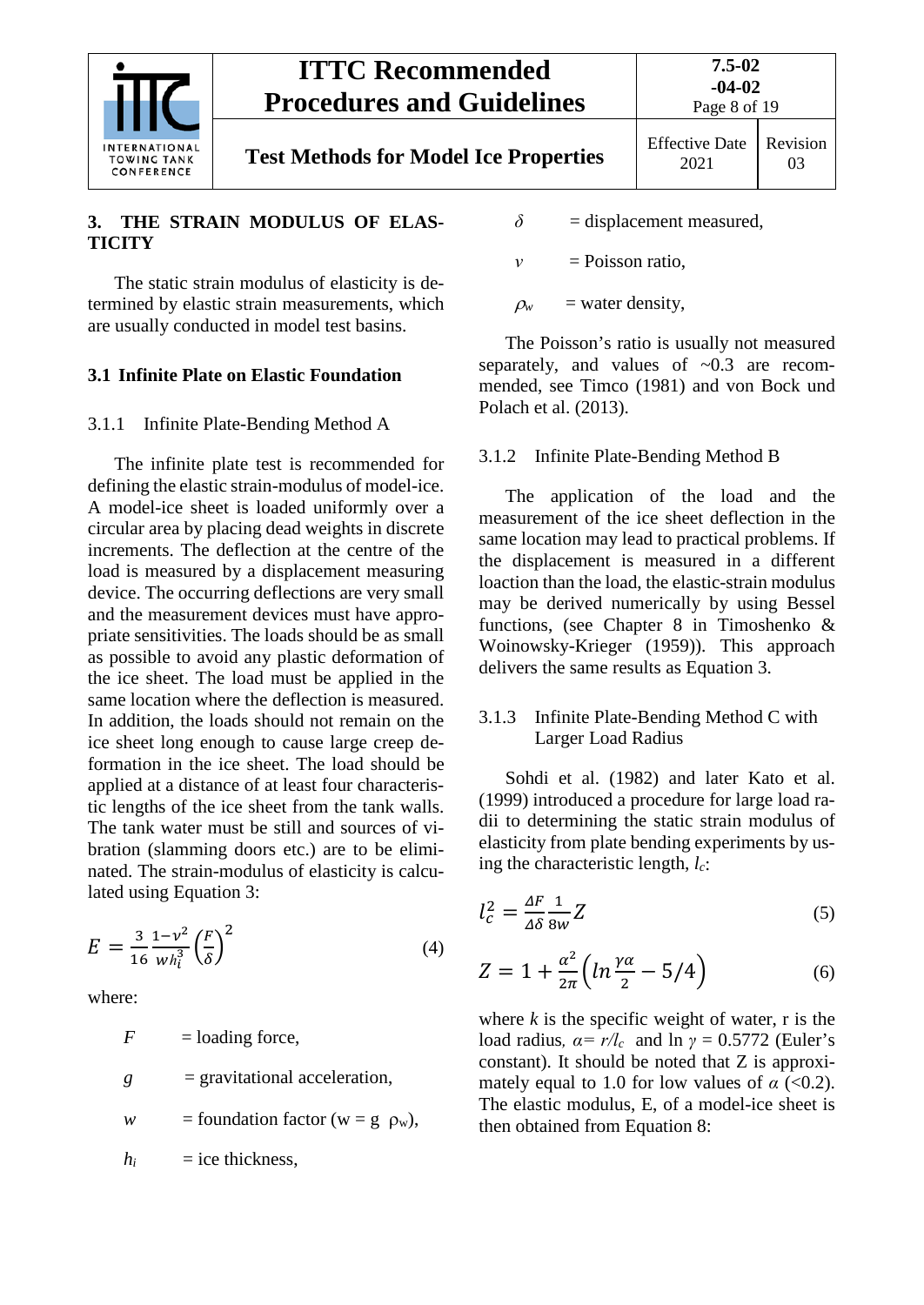

# **Test Methods for Model Ice Properties Effective Date**



$$
l_c = \sqrt[4]{\frac{Eh^3}{12(1-\nu^2)w}}
$$
 (7)

$$
E = \frac{12(1 - v^2)wl_c^4}{h_i^3}
$$
 (8)

where:

 $l_c$  = characteristic length.

#### <span id="page-8-0"></span>**3.2 Beam Bending Tests**

The strain modulus – which can be elastic or elastic-plastic - can be determined by cantilever beam tests and the use of the beam-bending differential equation. Such measurements can be combined with the flexural strength measurements. The beam displacement must be determined at five locations to interpolate the beam bending line and to provide sufficient boundary conditions to determine the unknowns. The method is based on the beam bending differential equations (see von Bock und Polach, 2005). Furthermore, the impact of the elastic foundation is not taken into account.



#### Figure 6: Test setup for determining elastic strain modulus based on beam bending tests (von Bock und Polach, 2005)

More details on the procedure are found in von Bock und Polach (2005).

#### <span id="page-8-1"></span>**3.3 Limitations and Discussion of the Testing Methods**

It must be acknowledged that for the plate deflection method the measured displacements might be very small. This does not only require a high-resolution displacement transducer (in most cases a laser), but also a vibration free mounting point. Already small oscillation amplitudes may disturb the measurements too much.

The theory used for the plate on elastic foundation is based on thin plate theory and plain stress. As shown in von Bock und Polach et al. (2013) neglecting shear stresses may lead to an error. This error may increase for increasing thickness. Therefore, this parameter should be considered as an index. Furthermore, Frederking and Timco (1983) examined various influence factors on the elastic strain modulus measurements by beam bending tests.

It must be considered that the plate bending method Option A and B assume a point-load, whereas Option C accounts for larger load radii (parameter  $r / \alpha$  in Equation 6). The combined flexural strength and strain modulus test faces practical challenges. Especially in thin ice, the beams are short and it may be difficult to fit all displacement transducers onto the setup. The beam test is the most common test used in full scale.

The beam bending method is difficult to handle in practice and the high number of measured parameters (five displacement measurements) may lead to a significant error accumulation. Furthermore, the plate-bending test is the most common test method and therefore recommended to use.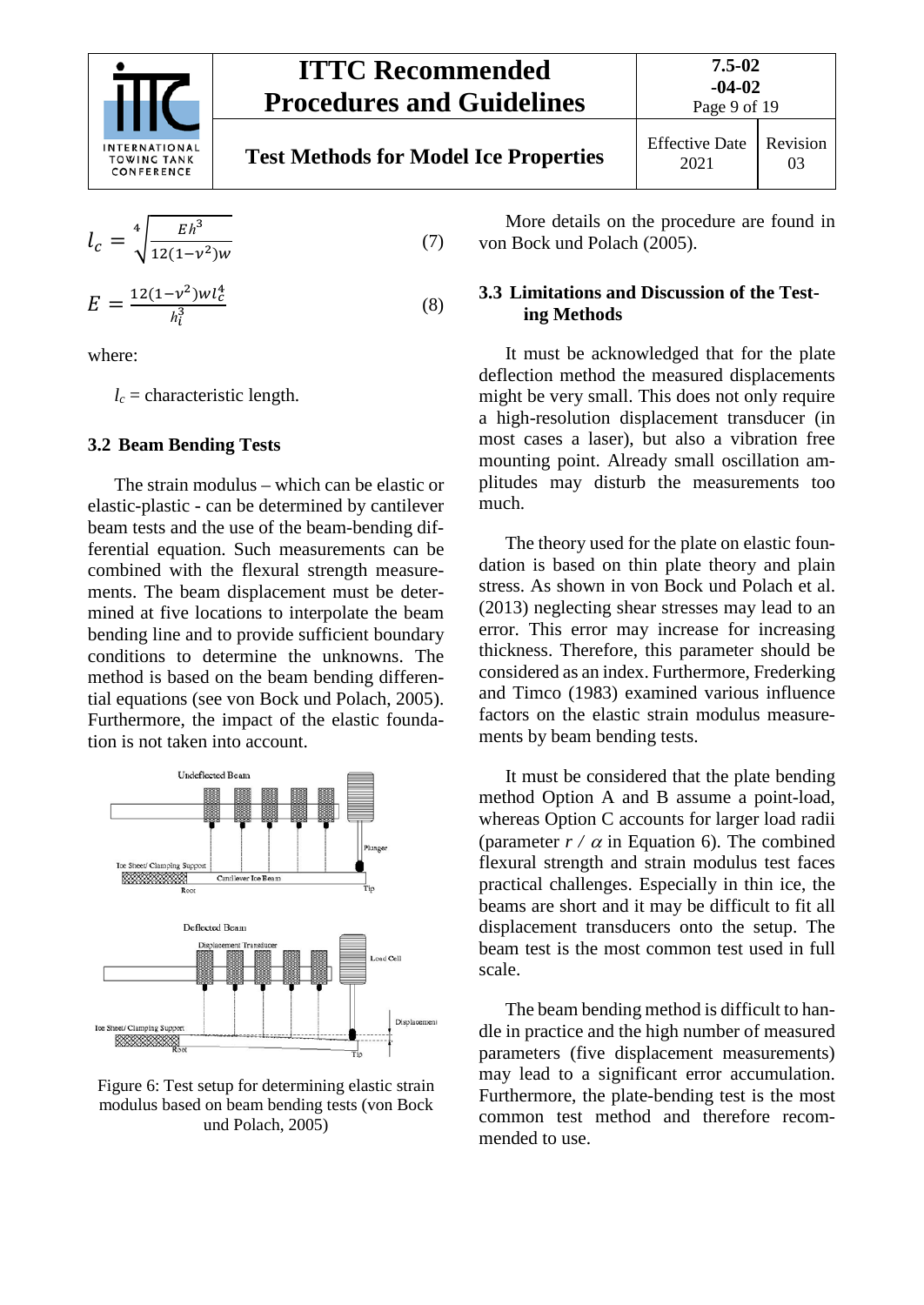

# **Test Methods for Model Ice Properties** Effective Date

# Page 10 of 19

2021 Revision 03

## <span id="page-9-1"></span><span id="page-9-0"></span>**3.4 Quantities to be Reported**

- 3.4.1 Infinite Plate on Elastic Foundation
- Thickness of model-ice sheet
- Weights used
- Location in the tank
- Time-deflection curves
- Calculated modulus of elasticity
- Time of the day when measured
- <span id="page-9-2"></span>3.4.2 Beam Bending Method
- Thickness of model-ice sheet
- Measured bending force
- Location of displacement transducers
- Interpolated bending line
- Location in tank
- Time-deflection curves
- Calculated modulus of elasticity
- Time of day when measured

#### <span id="page-9-4"></span><span id="page-9-3"></span>**4. MODEL-ICE DENSITY**

#### **4.1 Measurement Approaches**

Density / specific weight measurements are recommended to be completed ex-situ to raise the precision in measurements and results. The test may be conducted with two similar approaches. [Figure 7](#page-9-5) shows the test setup. The ice piece is submerged in a container and the water displaced due to submerging is drained out, collected and weighed (Option A). During the process the submerging force is measured with a load-cell, which is located above the tripod in [Figure 7.](#page-9-6)



Figure 7: Ex-situ density measurement setup (Option A)

<span id="page-9-6"></span>The density of ice is calculated using the following Equation 9, where  $V_d$  is the volume of the displaced water (equal to the submerged ice volume) and *F* the (buoyancy-) response force of the submerged ice piece.

$$
\rho_I = \rho_W - \frac{F}{V_d g} \tag{9}
$$

[Figure 8](#page-9-5) presents a variation of the ex-situ density measurement (Option B). The water is not drained, but the surface elevation of the water level is measured with a laser that is pointing at a floater which position vertically changes once the ice is submerged.



Figure 8: Ex-situ density measurement setup (Option B)

<span id="page-9-5"></span>The density measurements Option A and B may be simplified by determining the displaced volume with a calliper of measurement tape.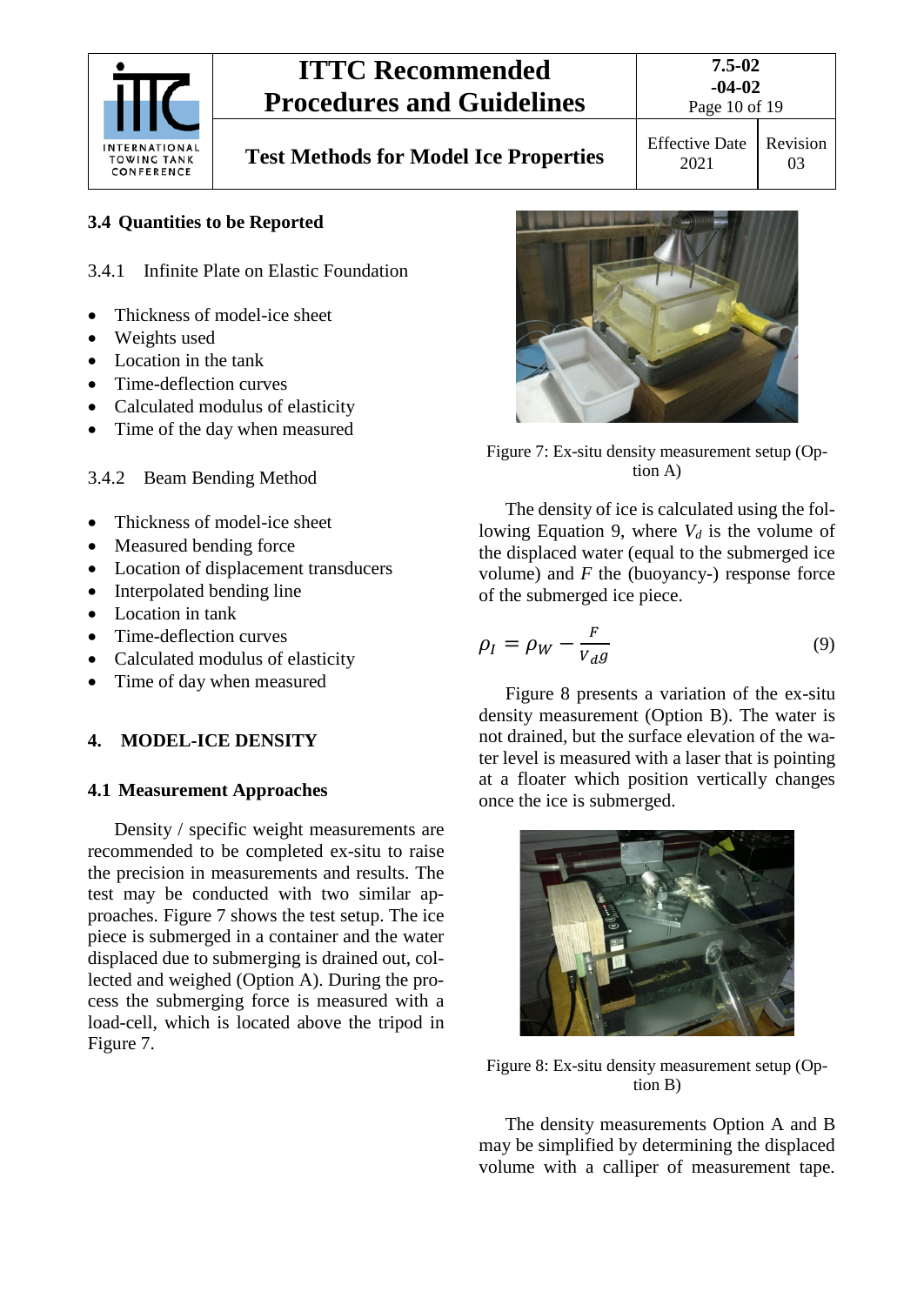

# **Test Methods for Model Ice Properties Effective Date**

2021 Revision 03

However, the accuracy of this method may not in all cases be good enough.



Figure 9: Force balance measurement without displacement recording (Option C)

<span id="page-10-4"></span>Another way of measuring the density is Option C presented in [Figure 9](#page-10-4) and [Figure 10.](#page-10-5) Here, only submerging weight [\(Figure 10\)](#page-10-5) needs to be measured and the ice density may be calculated according to Equation (10). The measurement should be conducted on a level surface.



<span id="page-10-5"></span>Figure 10: Steps of density measurement (Option C)

#### <span id="page-10-0"></span>**4.2 Limitations and Discussion of the Testing Methods**

The in-situ measurements have the advantage that the ice does not need to be extracted and fluids are not draining out. Therefore, it is recommended to float the ice piece over the measurement container and extract ice and water together. The ex-situ measurements have been developed whereby the displaced water can be determined with higher accuracy. Here, extracting the model-ice piece physically should be avoided. Instead, the piece should be floated over the submerged container and extracted together with tank water. Option A is found to be problematic for thinner ice, because the amount of drained water is small and some of it is found to remain in the drain (drops). Additionally, the process might be time consuming. Option B is found suitable to overcome the draining problem and to measure the surface elevation with high accuracy. Nevertheless, the handling of the ice pieces in ex-situ testing can be difficult, especially for thin ice.

Option C is very straightforward but requires a scale with a high sensitivity and a level working surface. The advantage of option C is that only the weight needs to be measured.

#### <span id="page-10-1"></span>**4.3 Quantities to be Reported**

- Volume of ice piece tested
- Measured submergence load
- Specific weight of the tank water
- Calculated specific weight of the model-ice

#### <span id="page-10-3"></span><span id="page-10-2"></span>**5. COMPRESSIVE STRENGTH OF ICE**

#### **5.1 Uniaxial Compression Tests**

The compressive strength of model-ice is important, especially for the horizontal loading direction, when ice impacts rigid vertical structures it may fail in compression. The compressive strength of model-ice can be defined by insitu or ex-situ tests. As for the other testing methods, it is recommended to conduct in-situ test to assure structural integrity and to avoid constitutional changes.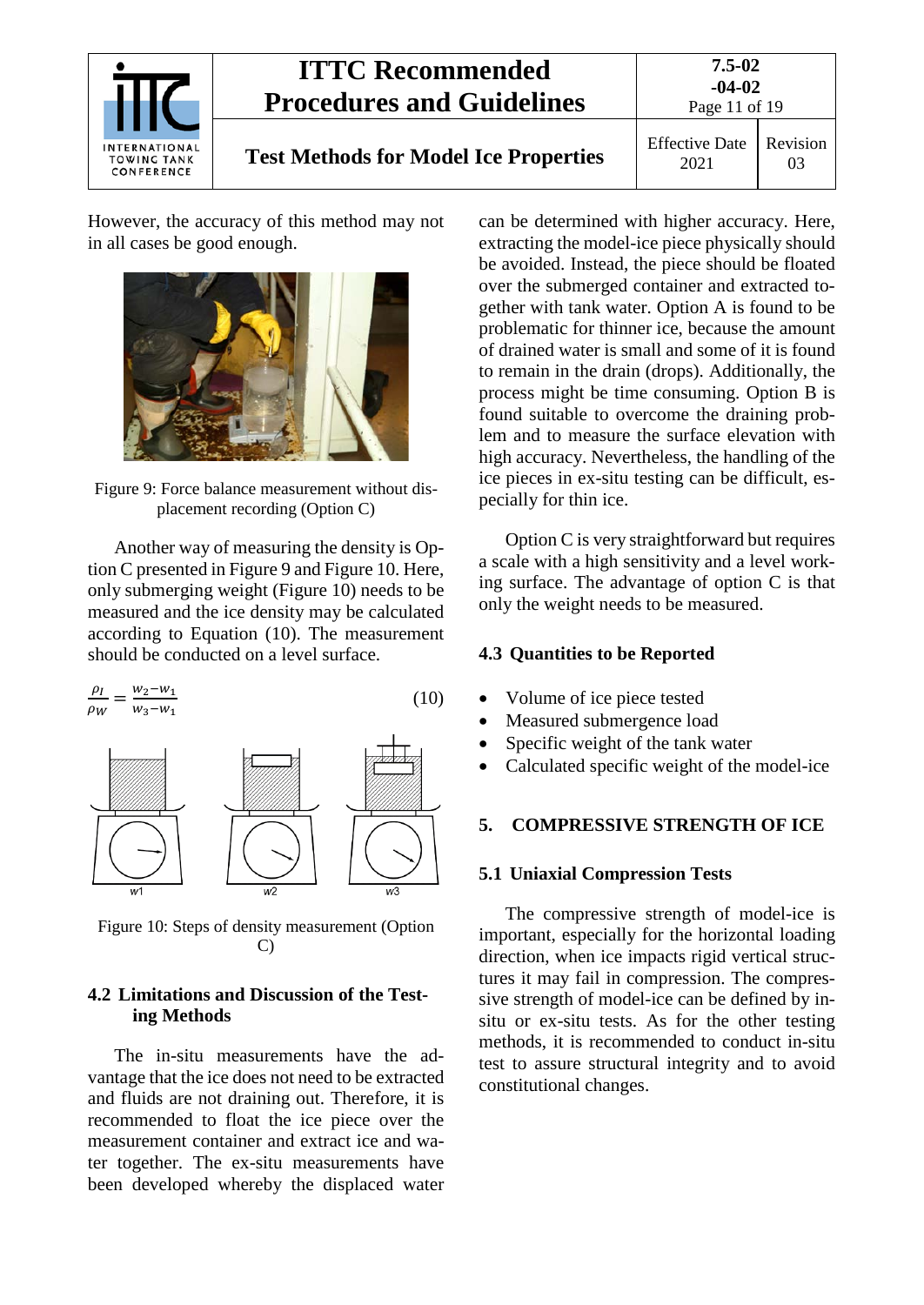

# **Test Methods for Model Ice Properties Effective Date**



<span id="page-11-1"></span>Figure 11: Compressive ex-situ test principle



Figure 6: Compressive ex-situ test setup

<span id="page-11-2"></span>In-situ tests may be conducted by cutting out a specimen as a cantilever beam while pushing / compressing it from the free end side (see [Figure](#page-12-3)  [13\)](#page-12-3). In ex-situ tests, the specimen may be located between two steel plates to compress it (see [Figure 11](#page-11-1) and [Figure 12\)](#page-11-2). Compressible material (urethane polyester, see Figure 9) is placed between the compliant platens and the ice to compensate relative unevenness. Ice samples are carefully prepared by a milling machine or surface grinder and placed in between the two loading plates of the test frame. Compliant platens or a thin sheet of other compressible materials (e.g. paper) are used in order to avoid sliding of the specimen and to apply a uniform axial load. In both cases the compressive stress is determined by Equation 11.

$$
\sigma_{Cl} = \frac{F}{A} \tag{3}
$$

where:

 $F =$  failure force  $A = \text{width} \times \text{ice thickness}$ 

Recommended Dimensions:

- Beam length  $= 4 \times i$ ce thickness
- Beam width  $= 2 \times i$ ce thickness

Alternative dimensions:

- Beam length  $=$  ice thickness
- Beam width  $=$  ice thickness

 $Crosshead speed =$  sufficiently high to cause brittle failure (in all cases) or according to Equation (12)

$$
v_c = v_{ice} \frac{l}{4w} \tag{4}
$$

where:

 $v_c$  = crosshead speed, i.e. rate of feed

 $v_{ice}$  = ice drift velocity

 $l =$ sample length (= 4 x ice thickness)

<span id="page-11-0"></span> $w =$ structure width

#### **5.2 Quantities to be reported**

- Dimensions of the indenter
- Ice thickness tested
- Location of the tests in the tank
- Time of measurements
- Speeds
- Measured loads
- Calculated compressive strength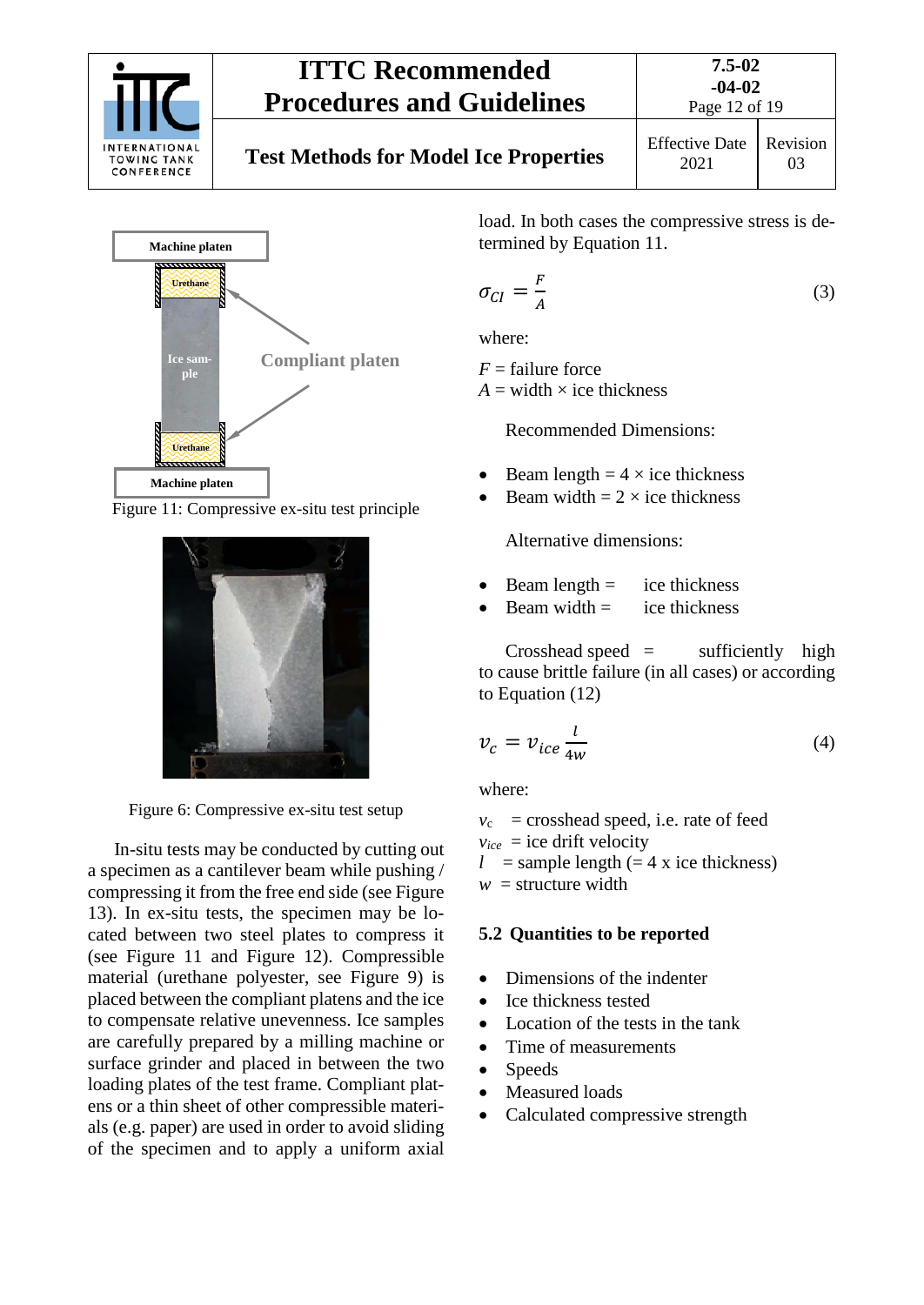

#### <span id="page-12-0"></span>**5.3 Limitations and Discussion of the Testing Methods**

It must be acknowledged that in the compressive test and the measured failure load depends heavily on the specimen dimensions. Therefore, the maintenance of the geometry is very important. Two different geometries are stated to account for the different geometries used in the past. Larger specimens ease the handling in ex-situ testing, while smaller specimens have a higher stiffness than more slender specimens do. The higher stiffness is advantageous when impact surface and specimen surface are not exactly parallel. In this case, the crushing and shearing may occur in the contact interface until the two surfaces are parallel and the actual compression starts. Accordingly, more slender specimens may fail by a superposition of compression and other failure modes, such as buckling or bending. Therefore, it is recommended to compensate for unparallel faces with soft and compressible material in between.



Figure 7: Compressive in-situ test with compressed cubic specimen and indicated loading direction

## <span id="page-12-3"></span><span id="page-12-1"></span>**5.4 Quantities to be Reported**

- Measured load, *F*
- Test specimen dimension
- Test setup
- Compressive strength
- Photographs of failed specimens, if possible

#### <span id="page-12-2"></span>**6. INDENTER TEST**

The indenter test determines the force related to ice failing by crushing on a round structure. A possible test setup is illustrated in [Figure 14.](#page-12-4) The indenter test is in-situ measurements, which eliminates the effect of possible changes of ice properties caused by moving the ice sample. Other than in the test shown in [Figure 13](#page-12-3) the test area is confined by the surrounding ice sheet, which enforces the failure by crushing. In the indenter test a cylinder with a force sensor is pushed through the ice sheet with constant velocity in the brittle range  $(1 \text{ mm/s} - 10 \text{ mm/s} \text{ ad}$ vance speed). The measurement is usually repeated with different velocities, to assure speed independent results. The diameter of indenter *D* is chosen in dependency on the ice thickness *h*, so that the ration  $D/h > 1$ .



<span id="page-12-4"></span>Figure 8: Measurement of crushing strength using the indenter test. A cylinder with a force sensor is pushed through the ice sheet with a constant velocity.

The crushing strength based on the indentor method is determined, according to Korzhavin (1962)

$$
\sigma_i = \frac{F}{ci \cdot mDkh} \tag{5}
$$

where

*F* = force (measured)  $m =$ shape factor (round structure 0.9)  $k =$  contact factor  $(0.4 - 0.7)$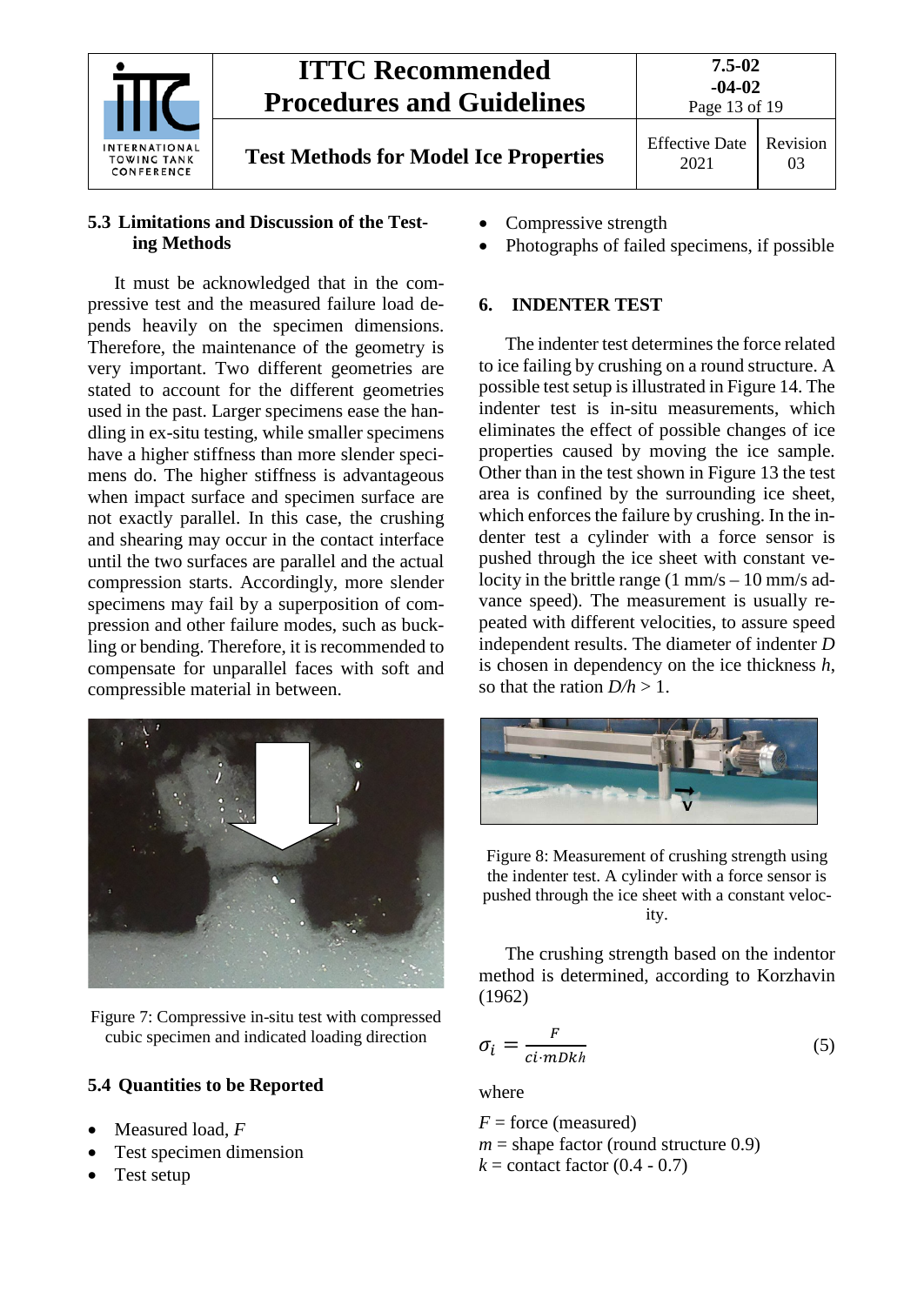

# **Test Methods for Model Ice Properties Effective Date**

2021 Revision 03

- $h =$  ice thickness
- $D =$  diameter of indenter
- $ci =$  factor depending on the D/h ratio

The contact factor *k* takes into account the incomplete contact between ice and indenter. In case of brittle breaking phenomenon, the factor *k* is 0.4 and in case of ductile breaking the factor is 0.7.

The parameter ci is determined from

$$
ci = \sqrt{1 + 5\frac{h_i}{D}}\tag{6}
$$

#### <span id="page-13-1"></span><span id="page-13-0"></span>**7. SHEAR STRENGTH**

#### **7.1 Punch Through Test**

A 200 mm x 300 mm piece of ice is removed from an ice sheet and a 35 mm diameter hole is punched through it. One data point is the mean of five or six samples. The shear strength is determined according to

$$
\sigma_{SI} = \frac{F}{D\pi h_i} \tag{7}
$$

where:

 $h_i$  = ice thickness  $F =$ load  $D =$  punch diameter

#### <span id="page-13-2"></span>**8. ICE- MODEL FRICTION COEFFI-CIENT**

The ice friction coefficient is a dimensionless parameter, and, according to Froude- scaling, the dynamic friction coefficient is to be the same in model-scale as in full scale. Friction is a lubricant phenomenon which varies with temperature, contact pressure and also slightly with the relative velocity between the ice and substrate material. The friction coefficient may be

determined on two ways. One is the physical ice-model friction test, and another one is based on surface roughness tests.

#### <span id="page-13-3"></span>**8.1 Physical Ice-Model Friction Coefficient**

It is recommended to determine the friction coefficient by towing a block of ice over the material surface (wet or dry depending on the test conditions). It is important that this surface be perfectly horizontal. The ice and material surface should be described. The initial peak resistance divided by the normal force represents the static friction coefficient (Schwarz et al., 1981).

Prior to the tests, the ice sample weight must be determined. The ice-specimen is then moved with constant speed over the test surface, while the horizontal force is measured. Depending on the ice sample constitution, it may be possible to increase the vertical load with a board and deadweights loaded on top. Care must be taken to ensure the ice is not compressed too much.

A testing apparatus should be used to determine the dynamic ice-friction coefficient. During the coating process of the model a plate with the same surface characteristics is manufactured for the fiction test. Alternatively, the test may be conducted on the model directly (bottom surface).

The tests may be conducted with a wetted surface or a dry surface, which must be mentioned explicitly. It is recommended to use a wet friction surface, as this is also encountered by the ship models.

$$
C_{FI} = \frac{F_t}{F_n} \tag{8}
$$

 $C_{\text{FI}}$  = dynamic friction coefficient

 $F_t$  = mean value of measured tangential force

 $F_n$  = normal load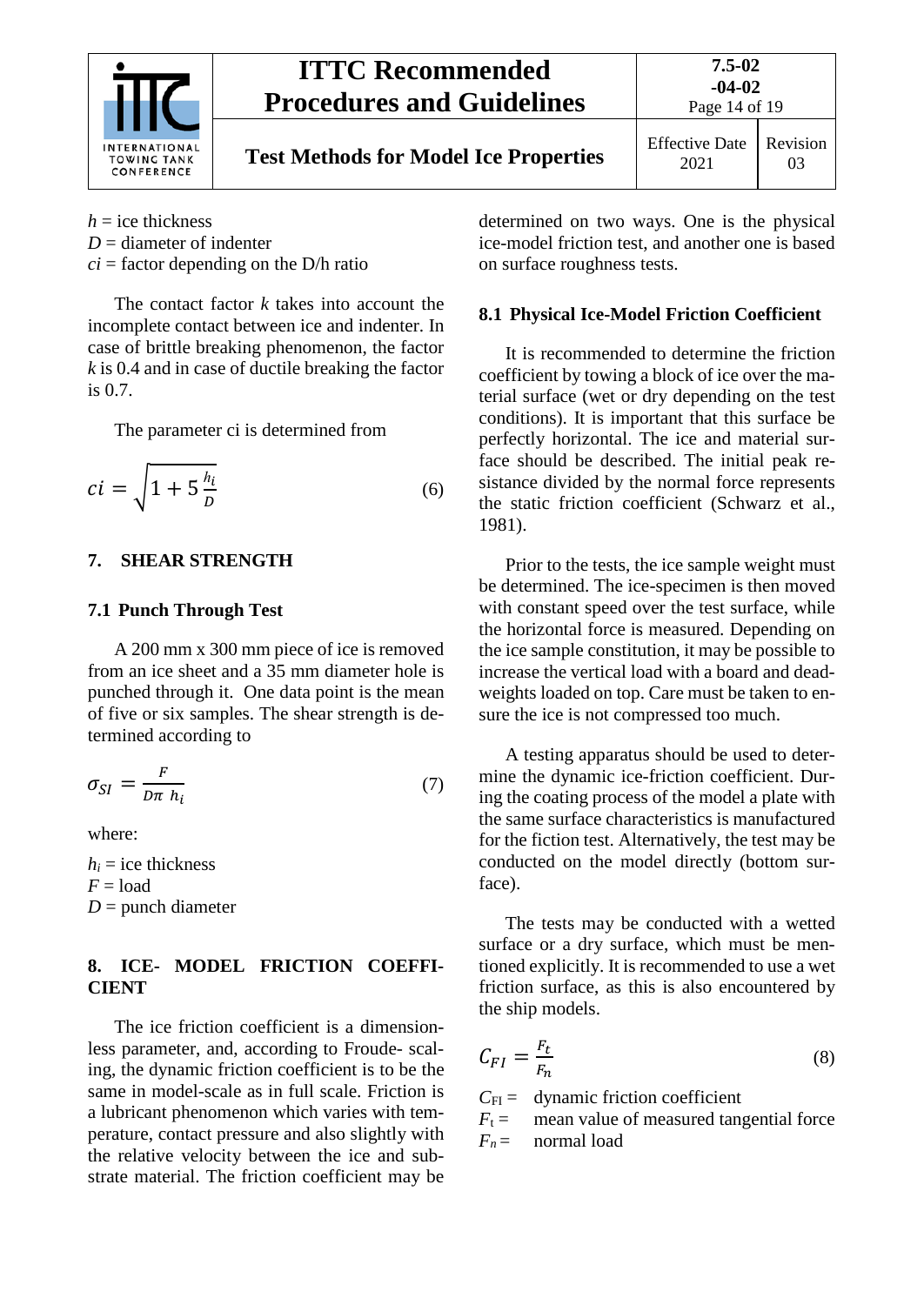

**Test Methods for Model Ice Properties Effective Date** 

## <span id="page-14-0"></span>**8.2 Surface Roughness Related Friction**

The relation of surface roughness and friction coefficient can only be established by tests as described in 7.1 and simultaneous surface roughness measurements. The curve-fitting requires at least 5 samples whereas two have to reflect the extremes, very rough and very smooth. Subsequently it suffices to measure the surface roughness on the model to determine the friction coefficient. However, it is desirable to conduct as many friction experiments and surface roughness measurements simultaneously as possible to improve the curve fitting and the knowledge on impact factors such as temperature etc.

#### <span id="page-14-1"></span>**8.3 Limitations and Discussion of the Testing Methods**

The friction tests described can be conducted on long boards that are painted together with the model or on the model. The long boards have the advantage of a long testing distance, while the test directly on the model has a rather short test length. Additionally, it may not be feasible to conduct the tests on the model due to a too curvy hull shape. However, the surface roughness may even vary over the model surface area and also the painting of a separate board might lead to surface differences compared to the model hull.

## <span id="page-14-2"></span>**8.4 Quantities to be Reported**

- Horizontal towing forces,  $F_t$
- Total normal force, *F*<sup>n</sup>
- Dimensions of the ice block (length, width and thickness)
- Sample weight (prior to test)
- Rear weight
- Velocity
- Ice specimen temperature
- Wet or dry friction test
- Upper or bottom side of the ice
- Description of the test setup

### <span id="page-14-3"></span>**9. ICE THICKNESS MEASUREMENTS**

The thickness measurements of model-ice may be combined with any of the strength measurements. The accuracy of the measurement must be high enough to determine the thickness with an accuracy of ~1mm (at least). While conducting the measurements the ice must be handled with utmost care to avoid sample damages, e.g. compressing the ice with the calliper (see [Figure 15\)](#page-14-6) that may falsify the measurement.



<span id="page-14-6"></span>Figure 9: Ice thickness measurements with calliper

The ice thickness should be measured in 1m – 2 m space intervals along the broken channel. It must be noted that in propulsion tests the propeller wake might affect the model ice thickness. In the event when a broken channel is not available for ice thickness measurements a comparable set of thickness measurements must be obtained to develop a representative ice thickness distribution.

## <span id="page-14-5"></span><span id="page-14-4"></span>**10. RIDGE TESTS**

## **10.1Ice Ridges and Ice-rubble**

After the ridge has been built, the keel depth and sail height are determined by profiling. In general, three profiles are taken, preferably in the area of the model trace (portside – centre – starboard). This may be achieved by pressing a stick in equidistant intervals through the ridge. At the lower end of the stick a cross-bar is activated and the, stick can be lifted upwards until a certain resistance indicates the bottom of the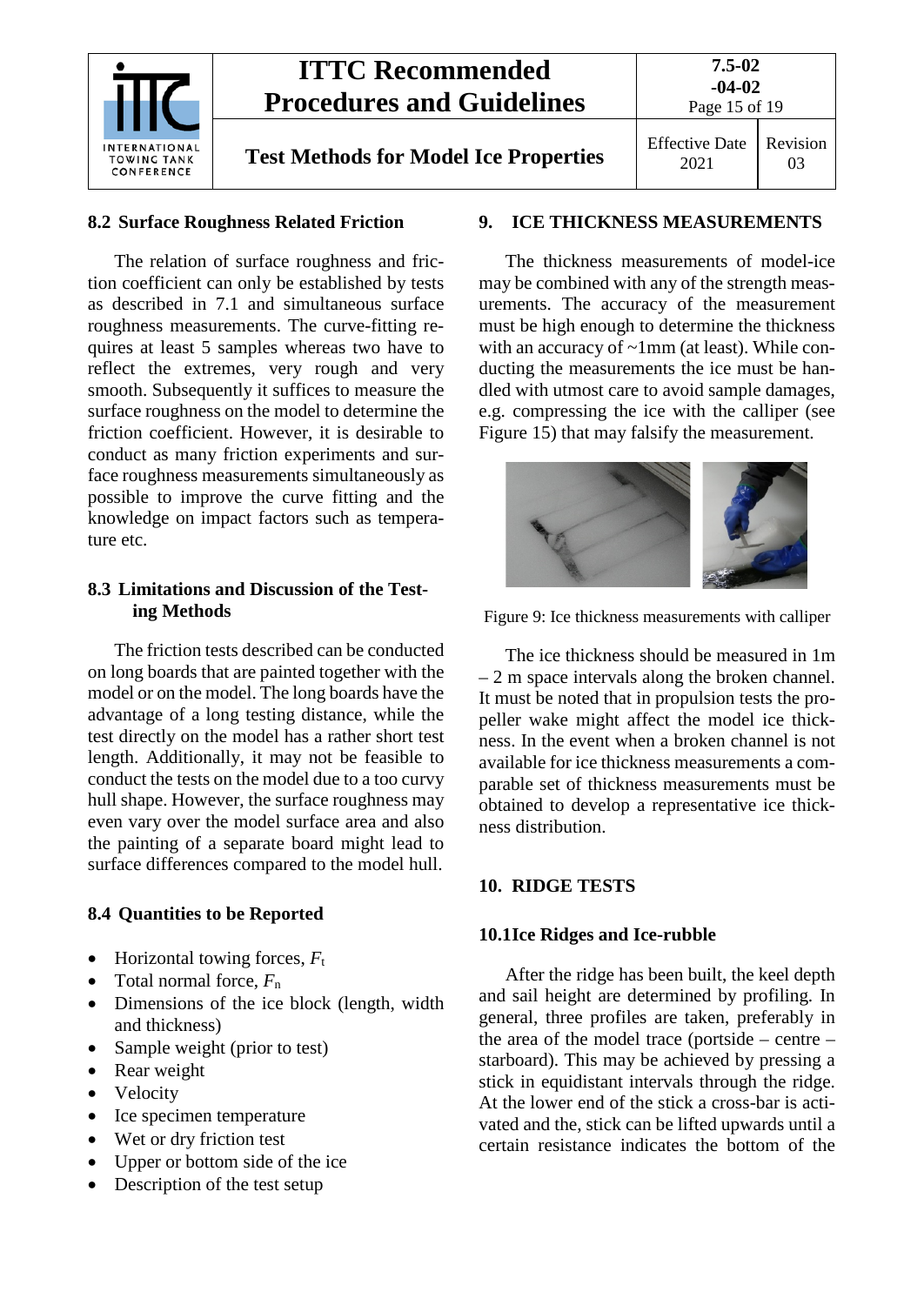

ridge. The keel depth is then read from a scale, (see e.g. [Figure 18\)](#page-15-3).

Alternatively, the underwater contours of the ridge can be profiled with an acoustic echo sounder, and the sail topography above water by laser level (Sutherland, J. & Evers, K.-U. ,2012).



Figure 10 Ridge-profiling device to determine keel depth and sail height



Figure 11 Cross section profiles of an ice ridge

#### <span id="page-15-0"></span>10.1.1 Quantities to be reported

- Time of measurement
- Sail height and width
- Keel depth and width
- Thickness of consolidated layer

#### <span id="page-15-1"></span>**10.2Shear strength of ice-rubble**

Ice-rubble in a ridge is usually considered as a bunch of ice pieces without cohesion. A wide scatter of values for the angle of internal friction (φ) has been reported. A plug or a pushdown test where the consolidated layer is pre-cut and the rubble is loaded vertically was originally completed in-situ by Leppäranta and Hakala (1992) and has been completed in the laboratory by Azarnejad and Brown (1998). One problem is the derivation of material properties from the recorded force and displacement, as the stresses on the failure plane are not known (Jensen et al. 2000).



Figure 12 Circular cylinder with ballast weights is lowered down on the ridge

#### <span id="page-15-3"></span><span id="page-15-2"></span>10.2.1 Punch Test

In model scale, the internal shear strength of an unconsolidated ridge is determined by a so called "punch test". This test should be conducted immediately after the model has passed the ice ridge. If possible, the test site of the punch test should be a sufficient distance from the track of the model and the ice tank walls.

Where the keel ice-rubble is covered by a ''consolidated layer'' a circular trench is cut through this layer about 1 cm to 2 cm beyond the punching cylinder. It is important to cut only through the consolidated layer and not into the rubble ice pieces below in order to keep the ridge fragments as stable as possible. The ridge depth should be measured clockwise at least eight times on a circle about 5 cm beyond the edge of the punching cylinder. The device for punch tests consists of a heavy steel cylinder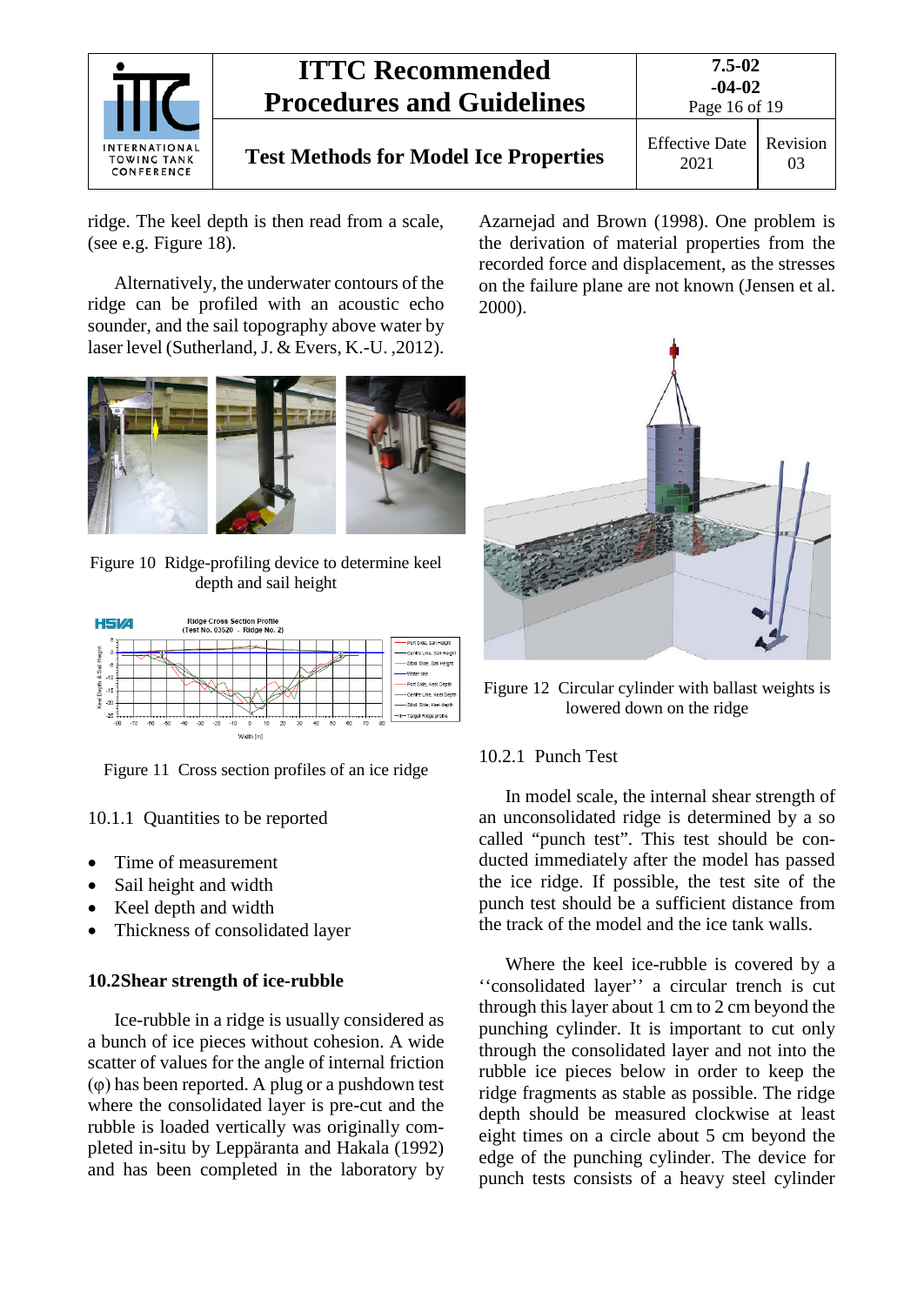

#### **7.5-02 -04-02** Page 17 of 19

# **Test Methods for Model Ice Properties** Effective Date

#### 2021 Revision 03

(~300kg). The lowering speed should be sufficiently high to avoid disturbances of the ridge structure and sufficiently low to avoid hydrodynamic effects (good experience is made with 7 mm/s). The load is measured with a load cell between cylinder and crane hook. (see [Figure 18\)](#page-15-3).

#### <span id="page-16-0"></span>10.2.2 Open Water Test

Since the punching procedure is also affected by the buoyancy of the submerging cylinder with ballast weights, tests in open water must be carried out. The punching cylinder including the ballast weights is lowered into the ice-free water with the same lowering speed as in the ridge punch tests.

For low speed ( $v \sim 7$  mm/s) it can be assumed that the change in the measured force is mainly related to the buoyancy of the cylinder and ballast weights being submerged.

#### <span id="page-16-1"></span>10.2.3 Test Analysis

In order to derive the pure shear force generated by the ice-rubble, the forces measured in the open water test must be subtracted from the forces measured in the ridge punch tests. In a second step the buoyancy force of the ice-rubble below the cylinder must be determined (after the cylinder has been stopped at the lowest position) and also subtracted. Assuming that the shear force is acting along a cylindrical surface (instead of a slightly conical surface) which linearly decreases with the immersion depth of the cylinder, the stress in the shear plane can be calculated.

#### <span id="page-16-2"></span>**10.3Ridge / rubble porosity**

The porosity, p, of an ice accumulation is determined by estimating the volume of ice contributing to the ice accumulation, from

$$
p = \frac{V_v}{V_t} = 1 - \frac{V_I}{V_t}
$$
 (9)

*Vv* is the volume of both voids, above and below the water surface, *V*i is the volume of the ice, and *V*t is the total volume of the rubble. The number of actual porosity field measurements is small. According to White (1999) most reported values are based on estimates or back-calculated based on other ice variables.

In some cases, density *D* of frazil deposits or accumulations has been reported. Density and porosity are related as follows:

$$
p = 1 - \frac{D}{\rho_i} \tag{10}
$$

For modelling ridges and ice-rubble in ice tank tests the porosity may range from  $0.3 < p <$ 0.4.

In order to estimate the porosity and macrodensity of the ice ridge keel, so-called macro buoyancy tests can be conducted. For these test a translucent cylinder closed only at the top is submerged into the ridge. The cylinder is connected to a crane with a load cell in between. The signal of the load cell indicates the buoyancy force caused by the ice-rubble. The rubble volume inside the cylinder can be estimated from underwater video screenshots (Figure 19).



Figure 13 Illustration of macro-buoyancy cylinder penetrated through ridge (left), submerged translucent cylinder filled with ice-rubble (right)

The macro density of ice-rubble can be calculated by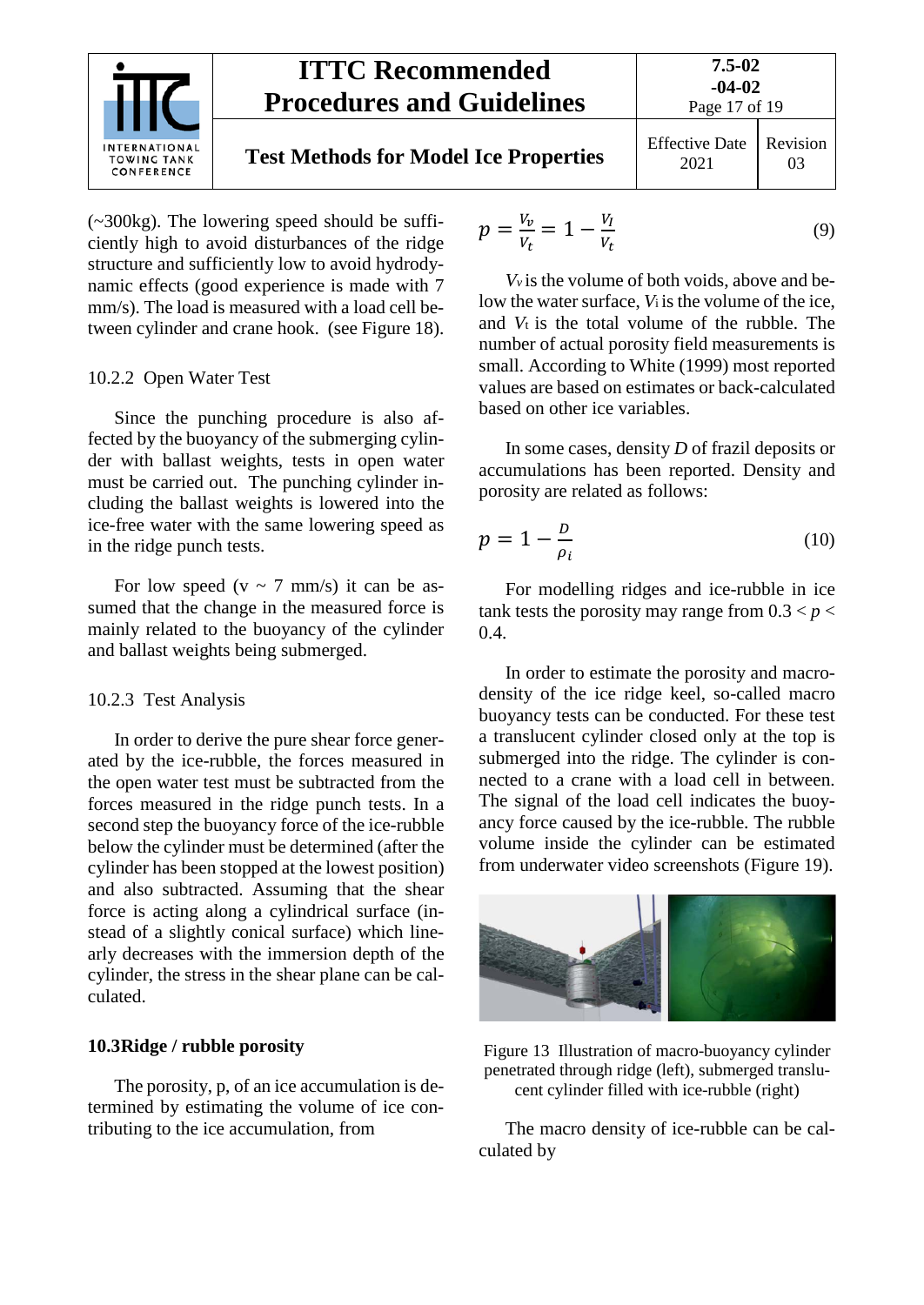

Revision

2021 03

$$
\rho_r = \frac{V_r \rho_w g F_B}{V_r g} \tag{11}
$$

*w*here

 $\rho_r$  = macro-density of ice-rubble  $\rho_{\rm W}$  = water density  $V_r$  = rubble volume in cylinder  $F_B$  = measured buoyancy force  $g =$  gravity constant

The macro porosity can be calculated by Equation 20.

$$
\eta = \frac{\rho_r - \rho_i}{\rho_w - \rho_i} \tag{12}
$$

where

 $\eta =$  macro- porosity of ice-rubble

 $\rho_r$  = macro-density of ice-rubble

 $\rho_W$  = water density

 $\rho_i$  = ice density (level ice)

The macro-buoyancy and macro-porosity tests are rather time consuming and need additional experienced personnel for these kinds of tests.

#### <span id="page-17-0"></span>**11. REFERENCES**

- Azarnejad A., and Brown T.G. 1998. Observations of ice-rubble behaviour in punch tests, In Proceedings of the 14<sup>th</sup> International Symposium on Ice (IAHR), Postdam, NY, USA, 589-596
- Frederking, R and Timco, G (1983) On measuring flexural properties of ice using cantilever beams, Annals of Glaciology 4
- Jensen, A., Hoyland, K. V., Evers, K.-U. 2000. Scaling and measurement of ice-rubble properties in laboratory tests Proceedings of the 15<sup>th</sup> International Symposium on Ice (IAHR), August 28 - September 1, 2000,

Gdansk, Poland, Vol. 1, pp. 105- 112, ISBN 83-85708-39-1

- Kato, K., Nixon, W., Jones, S., Wilkmann, G., Izumiyama, K., Sazanov, K., 1999. The specialist committee on ice, final report and recommendations to the 22nd ittc. In: Proc. of the 22 Int. Towing tank conference (ITTC), Seoul, South Korea. pp. 349-373
- Korzhavin, K.N., 1962.Action of Ice on Engineering Structures. USSR Acad. Sci Siberian Branch. CRREL Draft Translation No. 260, Hanover, 1971.
- Leppäranta, M. and Hakala, R.1992.The structure and strength of first-year ice ridges in the Baltic, Cold Regions Sciences and Technology, 20, pp. 295-311
- Schwarz, J., Frederking, R., Gavrillo, V., Petrov, I.G., Hirayama, K.-I., Mellor, M., Tryde, P.and Vaudrey., K.D. 1981. Standardized Testing Methods for Measuring Mechanical Properties of Ice – Prepared by the Working Group on Standardizing Testing Methods in Ice, IAHR Section on Ice Problems, Cold Regions Science and Technology, 4 (1981) 245-253
- Sodhi, D.S., K. Kato, F.D. Haynes and K. Hirayama, 1982. Determining the characteristic length of model ice sheets. Cold Regions Science and Technology, vol. 6, pp. 99-104
- Sutherland, J. & Evers, K.-U. (Eds.). 2012. Foresight study on laboratory modelling of wave or ice loads on coastal and marine structures. Report of the Hydralab Consortium, EC contract no. 261520, HY-DRALAB-IV, Deliverable D2.3
- Svec, O., Thompson, J., & Frederking, R. (1985). Stress concentrations in the root of